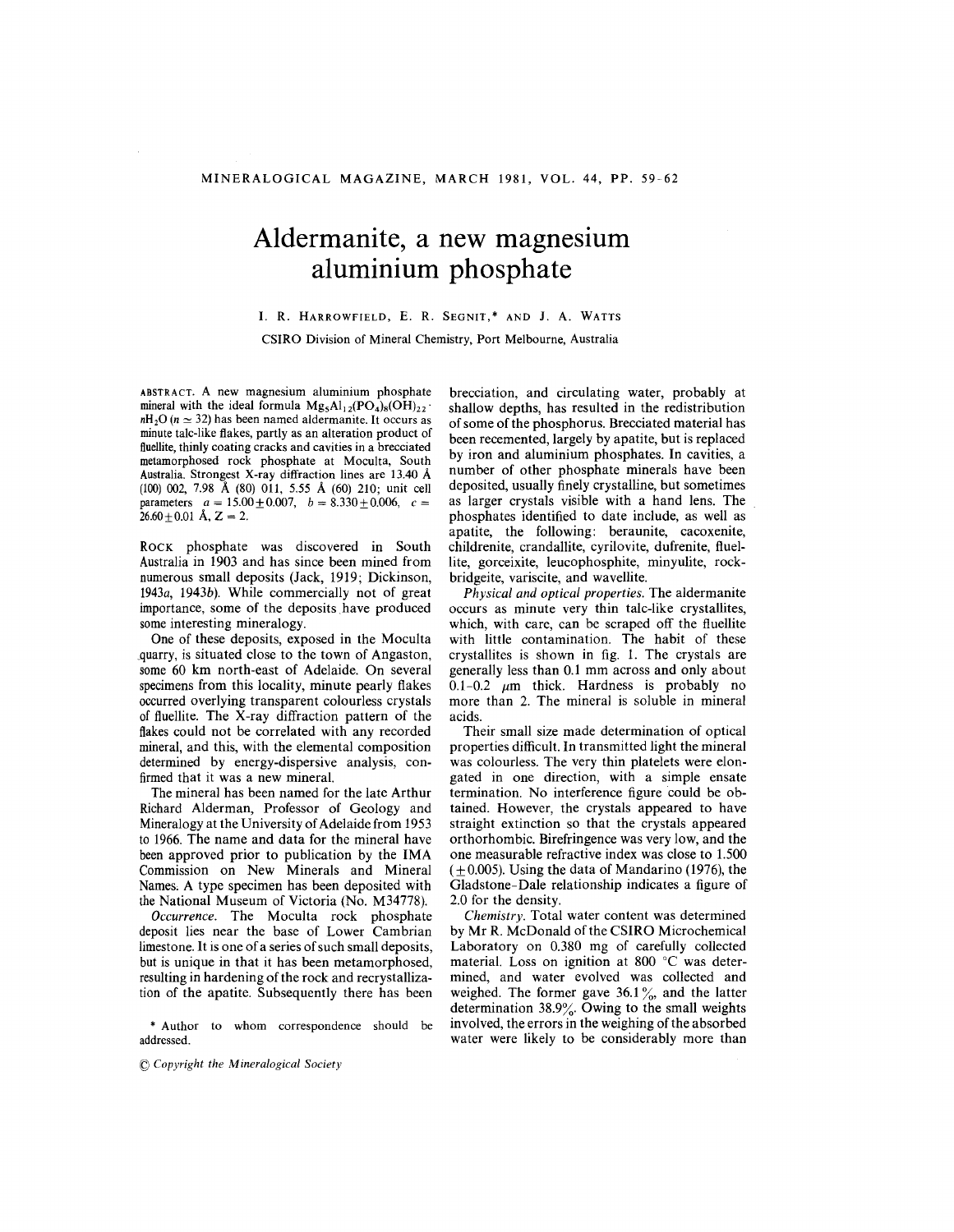

FIGS. 1 and 2: FIG. 1 *(left).* Scanning electron micrograph of aldermanite crystallites. FIG. 2 *(right).* Aldermanite forming from the breakdown of fluellite.

those involved in weighing for loss on ignition. The figure of 36.1  $\%$  is therefore considered to be a truer reflection of the actual water content. No evolution of gas (e.g.  $CO<sub>2</sub>$ ) was seen when the mineral was attacked with acid on a glass slide under the microscope, nor were halides or sulphur detected in the microprobe. It is therefore assumed that loss on ignition represents the water content. The qualitative electron-probe scan also showed that the only cations present in significant amounts were Mg, Ca, AI, and P. Traces of Na and Fe were detected.

Backscattered electron images of a sample prepared for electron-probe analysis showed that the material was less than ideal for this purpose. Minute grains of contaminating mineral, usually Ca-rich, were present, although these could be avoided by selecting targets with the appropriate crystal habit (fig. 1). Also, since these flakes were only a fraction of a micron in thickness, the section did not present a continuous surface to the beam. X-rays were in part generated from material that was covered by plastic and from surfaces that were tilted with respect to the beam. Absorption corrections, which were considerable for the elements present, were therefore subject to some uncertainty. It was therefore not possible to obtain completely reproducible total X-ray counts. Only the ratios of the concentrations of the elements could be determined, and even these were subject to a small degree of uncertainty.

Crystals for analysis were selected using the back scattered electron images as well as X-ray maps. Only the regions of high Mg content as well as expected crystal habit were chosen. In this way, contaminant grains were avoided. Two methods were used to determine the element ratios:

X-ray intensity ratios  $Mg/A1$  and  $Al/P$  were determined for some twenty-five points and these were plotted against the Mg and AI count rates respectively. It was found that both ratios increased slightly as the count rate increased. This was considered to be due to the lower absorption of Mg and AI X-rays when larger areas of the mineraL less covered by plastic, were encountered. The maxima of the ratios were therefore selected as the most probable values. The ratio of Ca to P count rates was also determined.

X-ray intensity ratios were determined for points selected for maximum P and Mg X-ray count rates, and which appeared to have the largest target areas in the backscattered electron images.

Ratios determined by the two methods agreed within  $6\frac{9}{6}$ ; compositions calculated from these results and the gravimetric water determinations are given in Table I. The above ratios were corrected for absorption using programmes similar to those developed by Frost (1977). The average of these two analyses yields the ratios to forty-three oxygen atoms in the anhydrous part included in Table I, or ideally,  $Mg_5Al_{12}(PO_4)_8(OH)_{22} \cdot nH_2O$ where  $n \approx 32$ .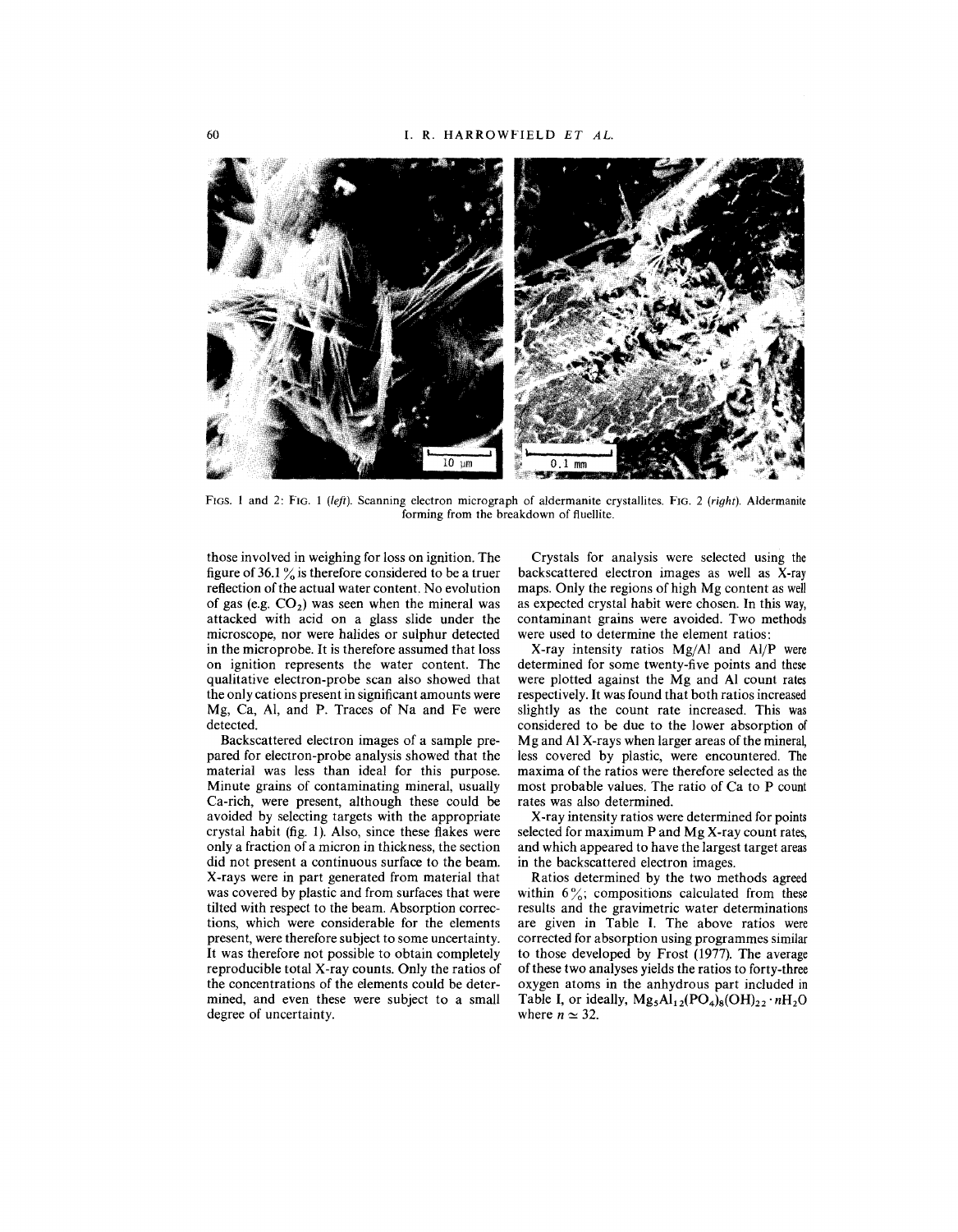*I*

T ABLE I. *Analyses of aldermanite*

|                  |       | 2     | 3     |       |
|------------------|-------|-------|-------|-------|
| MgO              | 8.5   | 8.2   | 8.4   | 4.53  |
| CaO              | 1.2   | 1.2   | 1.2   | 0.47  |
| $Al_2O_3$        | 28.4  | 28.4  | 28.4  | 12.12 |
| $P_2O_5$         | 25.8  | 26.1  | 25.9  | 7.94  |
| H <sub>2</sub> O | 36.1  | 36.1  | 36.1  | 43.5  |
|                  | [100] | [100] | [100] |       |

1. Calculated from results of method 1 (see text).

2. Calculated from results of method 2 (see text).

3. Average analysis, calculated directly from electron-

probe results.

4. Atomic ratios to 43 oxygen (excl.  $H_2O$ ).

*Crystallography.* The powder diffraction data, taken with a Guinier camera with Cu-K<sub>a</sub> radiation and using KCl as an internal standard, are recorded in Table II. The unit cell was determined from a difference synthesis of these data and later refined to an orthorhombic cell using a least-squares method. The intensities were estimated visually by comparison with an empirical standard. Until larger crystals are found for detailed single-crystal analysis, the data given in Table II are the most probable.

Using the figure of 2.0 for the density, and allowing for  $32H<sub>2</sub>O$  in the empirical formula, the number of formula units in the unit cell was calculated as 2.

*Discussion.* Fluellite and minyulite were usually the last of the phosphate minerals to form at Moculta. Aldermanite, however, is normally associated with the fluellite, which is present as colourless, transparent idiomorphic crystals up to 0.5 mm in size.It occurs in small cavities and on old fracture surfaces overlying dark-green veinlets of beraunite. The aldermanite clearly post-dates the fluellite, and appears, at least in part, to have been formed by the reaction of late fluids with the fluellite crystals (fig.2). These fluids must have been relatively rich in Mg, and the phosphorus/cation ratio of the new mineral suggests that in these late solutions, the P content was probably decreasing. Aldermanite is the only Mg-bearing phosphate mineral to have been found so far in this deposit. There is no definite indication of the origin of the Mg; traces may have been leached from the neighbouring limestones.

Aldermanite does not appear to have any analogues amongst the known phosphate, arsenate, or vanadate minerals. Three other magnesium aluminium phosphate minerals (disregarding replacement by Fe) are known: lazulite,  $MgAl<sub>2</sub>(PO<sub>4</sub>)<sub>2</sub>$ 

| 100        | 13.40 | 13.29                       | 002          |
|------------|-------|-----------------------------|--------------|
| 80         | 7.98  | 7.95                        | 011          |
| 30         | 5.70  | 5.726                       | 203          |
| 60         | 5.55  | 5.573                       | 210          |
| 30         | 4.96  | 4.975                       | 204          |
| 20         | 3.47  | 3.470                       | 216          |
|            |       | 3.393                       | 411          |
| 20         | 3,40  | 3.390                       | 207          |
|            |       | 3.325                       | 008          |
| 10         | 3.32  | 3.318                       | 306          |
|            |       | 3.314                       | 412          |
| 20         | 3.27  | 3.270                       | 404          |
|            |       | 3.088                       | 018          |
| 10         | 3.085 | $\{$<br>3.083               | 316          |
| 10         | 2.989 | 2.983                       | 501          |
| 5          | 2.930 | 2.931                       | 502          |
| 50         | 2.841 | 2.844                       | 317          |
|            |       | 2.843                       | 503          |
| 20         | 2.776 | 2.776                       | 030          |
|            |       | 2.773                       | 421          |
| 10         | 2.757 | 2.762                       | 512          |
|            |       | Į<br>2.757                  | 127          |
| 10         | 2.720 | 2.717                       | 032          |
|            |       | $\left\{ \right\}$<br>2.716 | 131          |
| 30         | 2.660 | 2.659                       | 0.010        |
|            |       |                             | 423          |
| 20         | 2.159 | 2.164                       | 433          |
|            |       | 2.153                       | 518          |
| 5          | 2.083 | 2.084<br>∤                  | 623          |
|            |       | 2.083                       | 703          |
|            |       | 1.903                       | 342          |
| 10B        | 1.901 | 1.902                       | 721          |
|            |       | 1.900                       | 0014         |
|            |       | 1.854                       | 631          |
| 5 <b>B</b> | 1.852 | 1.853                       | 438          |
|            |       | 1.852                       | 536          |
| 10B        | 1.789 | 1.790                       | 634          |
| 5B         | 1.748 | Į<br>1.751                  | 726<br>)<br> |
|            |       | 1.744                       | 5.1.12       |
| 5B         | 1.673 | 1.678                       | 539          |
| 10B        | 1.642 | 1.642                       | 734          |
|            |       | 1.641                       | 0.4, 10      |
|            |       | 1.495                       | 257          |
| 5Β         | 1.494 | 1.494                       | 740          |
|            |       | 1 403                       | 41 16        |

Unit cell  $a = 15.000 \pm 0.007$  $b = 8.330 \pm 0.006$  $c = 26.60 \pm 0.01$  A

 $Z=2$  $D = 2.15$  (calc)

 $(OH)_2$ , gordonite,  $MgAl_2(PO_4)_2(OH)_2 \cdot 8H_2O$ , and souzalite,  $(MgFe)_3(AIFe)_4(PO_4)_4(OH)_6 \cdot 2H_2O.$ Lazulite is characteristically a pegmatite mineral, and must form at a higher temperature than the

1.493

4.1.16

*hkl*

TABLE **II.** *X-ray diffraction data for aldermanite*

 $d_{\rm calc}$ 

 $d_{\text{obs}}$